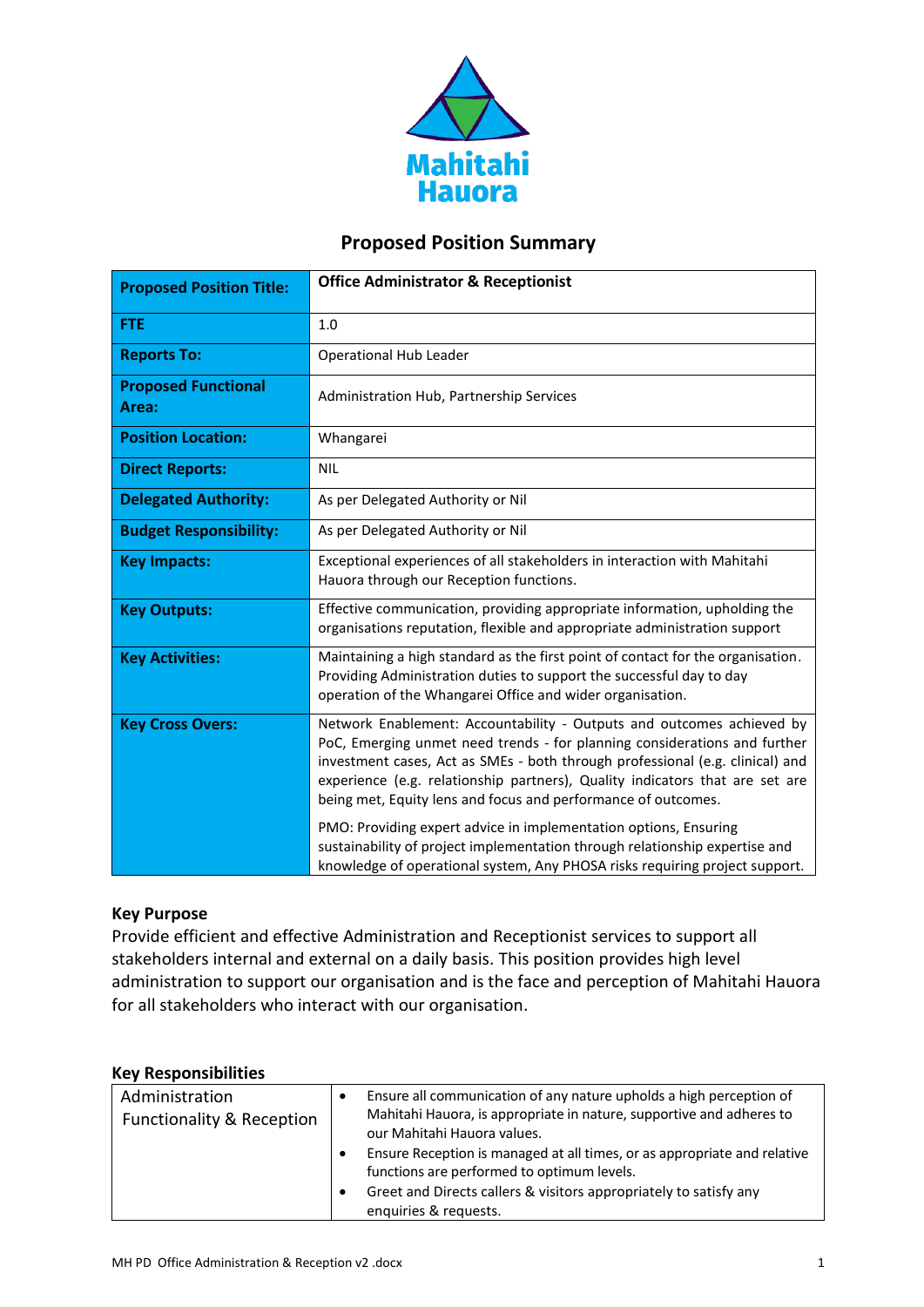

|                               | Oversight of general building tidiness, kitchen and organisational<br>$\bullet$<br>functionality.<br>Prepares/secures the building as required each day.<br>$\bullet$<br>Manage the visitor log book, issue visitor passes, and manage visitor<br>$\bullet$<br>Health and Safety as appropriate.<br>Responsible for administration tasks being performed in a timely<br>$\bullet$<br>manner including:<br>Management of stationery supply and distribution<br>Consumable supplies for Mahitahi Hauora<br>$\overline{\phantom{a}}$<br>Photocopying support if required<br>$\overline{\phantom{a}}$<br>Travel and Accommodation Arrangements supporting all staff<br>$\overline{\phantom{a}}$<br>across Mahitahi Hauora, liaising with other branches on preferred<br>suppliers for travel, and accommodation.<br>Typing of Correspondence and Meeting minutes as required<br>$\overline{\phantom{a}}$<br>Organising catering and venue setup and support for all staff across<br>$\overline{\phantom{a}}$<br>Mahitahi Hauora including adhering to our healthy food policy and<br>budget requirements.<br>General Administration support across all services as required and<br>directed<br>Photocopy and bind monthly Board and Audit Risk & Finance Packs<br>in preparation for the meetings.<br>Acts as fire warden in the event of fire/evacuation ensuring all fire and<br>safety rules are adhered to with no incident.<br>Briefs relieving staff on status of staff on each hand-over<br>$\overline{\phantom{a}}$<br>Develop systems and process to enhance efficiency of support services<br>$\overline{\phantom{a}}$<br>Monitor room bookings and assist with setup as required. Ensure<br>where bookings are not being used - follow up with the organiser to<br>release the booking. |
|-------------------------------|------------------------------------------------------------------------------------------------------------------------------------------------------------------------------------------------------------------------------------------------------------------------------------------------------------------------------------------------------------------------------------------------------------------------------------------------------------------------------------------------------------------------------------------------------------------------------------------------------------------------------------------------------------------------------------------------------------------------------------------------------------------------------------------------------------------------------------------------------------------------------------------------------------------------------------------------------------------------------------------------------------------------------------------------------------------------------------------------------------------------------------------------------------------------------------------------------------------------------------------------------------------------------------------------------------------------------------------------------------------------------------------------------------------------------------------------------------------------------------------------------------------------------------------------------------------------------------------------------------------------------------------------------------------------------------------------------------------------------------------------------------------------------------------------|
| Health & Safety               | • Responsible for coordination and administration of all operational<br>Health and Safety across all branches of Mahitahi Hauora including:<br>Organising regular Health & Safety Committee Meetings<br>Administration of Health & Safety Committee membership,<br>$\overline{\phantom{a}}$<br>minutes and relevant documentation<br>Ensuring compliance with the HSWA<br>Coordination of regular Health & Safety Reviews<br>Coordinate fire and evacuation drills and maintain relevant<br>documentation                                                                                                                                                                                                                                                                                                                                                                                                                                                                                                                                                                                                                                                                                                                                                                                                                                                                                                                                                                                                                                                                                                                                                                                                                                                                                      |
| Security                      | • Administer building security and access to staff as required and as<br>appropriate.<br>• Manage the collection of security tokens and security access register<br>• Maintain a relationship with the Security Company ensuring they are<br>aware of office closures, new and exiting staff and any other relevant<br>information<br>• Ensure systems are in place to manage security breaches and the ability<br>to take immediate action to remedy a security situation that could cause<br>potential harm to Mahitahi Hauora premises or staff.                                                                                                                                                                                                                                                                                                                                                                                                                                                                                                                                                                                                                                                                                                                                                                                                                                                                                                                                                                                                                                                                                                                                                                                                                                            |
| <b>General Administration</b> | • Provide allocated general administration tasks to support to the wider<br>organisation                                                                                                                                                                                                                                                                                                                                                                                                                                                                                                                                                                                                                                                                                                                                                                                                                                                                                                                                                                                                                                                                                                                                                                                                                                                                                                                                                                                                                                                                                                                                                                                                                                                                                                       |
| <b>Reporting and Planning</b> | Provide regular reporting on activity, issues, and opportunities, that will<br>help informed decision making, and improve the organisational key<br>objectives and strategic priorities.                                                                                                                                                                                                                                                                                                                                                                                                                                                                                                                                                                                                                                                                                                                                                                                                                                                                                                                                                                                                                                                                                                                                                                                                                                                                                                                                                                                                                                                                                                                                                                                                       |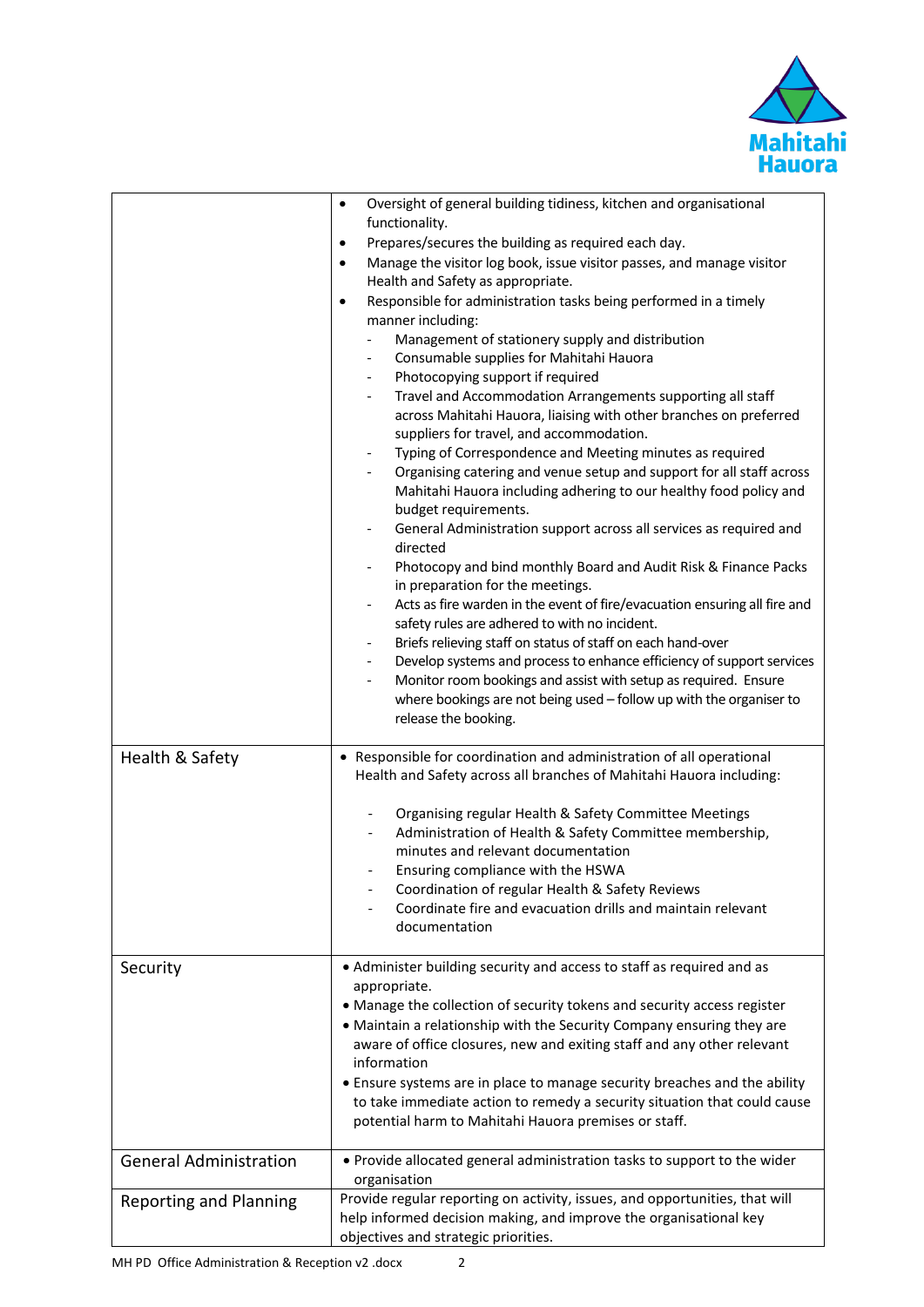

| <b>Relationship Management</b> | Build and maintain effective networks and relationships both within and<br>beyond Mahitahi Hauora to promote our service offering, support the<br>achievement of our strategic focus and create collaborative opportunities. |
|--------------------------------|------------------------------------------------------------------------------------------------------------------------------------------------------------------------------------------------------------------------------|
|                                | Work as a collaborative team member supporting each other across<br>training and development, innovation and engagement.                                                                                                     |
|                                |                                                                                                                                                                                                                              |
| Organisational                 | Understand and communicate the vision and strategic priorities of<br>Mahitahi Hauora and as a contributing team member, meet confidentiality,<br>privacy and health and safety commitments. Work in accordance with          |

## **Person Specification**

**Key Competencies:** These competencies are specific to the position and reflect the key behaviours that directly support overall success in the position.

| Problem Solving     | Approachability         | Customer Focus     |
|---------------------|-------------------------|--------------------|
| Interpersonal Savvy | Planning and Organising | Listening          |
|                     |                         | Peer Relationships |

organisational policy and procedures, legislation and guidelines.

### **Key Qualifications, Experience, Skills and Knowledge:**

| <b>Education and Qualifications</b>                                                                                                                                                                                                                                                                      |                                                                                                                                                                                                                                               |  |  |  |
|----------------------------------------------------------------------------------------------------------------------------------------------------------------------------------------------------------------------------------------------------------------------------------------------------------|-----------------------------------------------------------------------------------------------------------------------------------------------------------------------------------------------------------------------------------------------|--|--|--|
| <b>Essential</b>                                                                                                                                                                                                                                                                                         | <b>Desirable</b>                                                                                                                                                                                                                              |  |  |  |
| Advanced Computer literacy skills, e.g. Microsoft<br>Office programmes<br>Current and un-encumbered Drivers Licence.<br><b>Experience</b>                                                                                                                                                                | <b>Power Point Presentation Training</b><br>$\bullet$<br><b>Publisher Training</b><br>$\bullet$<br><b>Visio Training</b><br>$\bullet$                                                                                                         |  |  |  |
| <b>Essential</b>                                                                                                                                                                                                                                                                                         | <b>Desirable</b>                                                                                                                                                                                                                              |  |  |  |
| <b>General Administration</b><br>5 years administration experience in supporting<br>individuals, teams and workflows<br>Intermediate MS Suite skills and administration<br>$\bullet$<br>experience across the MS suite and relevant<br>programmes<br>Confident communicator both verbal and written      |                                                                                                                                                                                                                                               |  |  |  |
| A commitment to the development in competency of                                                                                                                                                                                                                                                         |                                                                                                                                                                                                                                               |  |  |  |
| <b>Essential</b>                                                                                                                                                                                                                                                                                         | <b>Desirable</b>                                                                                                                                                                                                                              |  |  |  |
| The Treaty of Waitangi and its' application to the<br>$\bullet$<br>health setting.<br>Tikanga, Maori protocols and Te Reo Maori.<br>٠<br>The application of Whanau Ora Outcomes<br>٠<br>Framework within Primary Care settings<br>Privacy Act (2020) and Health Information Privacy<br>٠<br>Code (1994). | Health and Safety at Work Act 2015(HSWA)<br>$\bullet$<br>Health and Disability Commissioner (Code of Health<br>and Disability Services Consumers' Rights)<br>Regulations (1996).<br>New Zealand Council of Healthcare Standards.<br>$\bullet$ |  |  |  |
| <b>Skills and Knowledge</b>                                                                                                                                                                                                                                                                              |                                                                                                                                                                                                                                               |  |  |  |